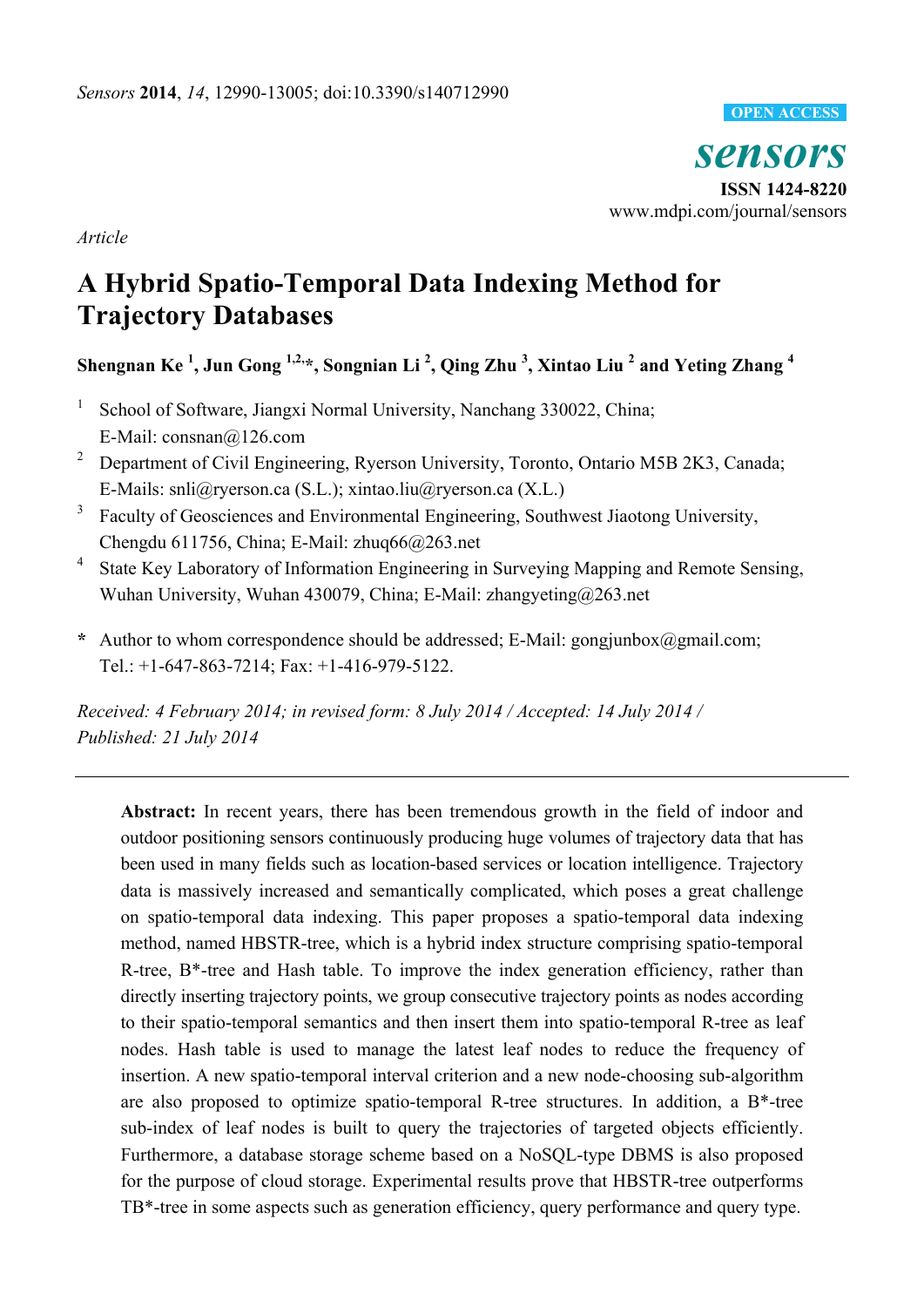**Keywords:** trajectory; spatio-temporal data index; R-tree; B\*-tree; cloud storage

## **1. Introduction**

In recent years, there has been tremendous growth in the field of indoor and outdoor positioning sensors [1,2]. At the same time, precision and reliability in positioning have been enhanced dramatically, and mobile positioning services have become pervasive around the world. Users of positioning devices are not simply consumers of location information, and they also provide the content of geospatial information via Web 2.0 technologies. These phenomena result in unprecedented situations where databases are consistently populated with massive data—much of them are trajectory data. Further, dramatically developing techniques such as mobile computation, wireless transmission and ubiquitous positioning sensors continue to pose new challenges on spatio-temporal databases. Moreover, spatio-temporal search now concerns not only space but also time and trajectory semantics. In order to cope with these problems, spatio-temporal indexing techniques for trajectory data, namely trajectory indexing techniques, need to be studied as the core of data management solutions [3]. Moreover, the trajectory indexing technique deeply influences advanced spatio-temporal analyses, such as behavioral pattern analysis and intelligent transportation decision [4]. Yet, little progress has been made to date on creating generic tools for the analysis of trajectories [5].

Traditional indexing methods can be used to access trajectory data. For example, one-dimensional compound indexes based on B-tree variants can be built for multi-dimensional data such as spatio-temporal data, where multi-dimensional spatio-temporal data are transformed into one-dimensional sorting codes. However, spatio-temporal data aggregation deteriorates greatly in this way, which can lead to poor performance in spatio-temporal queries. Some spatial indexes such as R-tree and Octree can be easily extended into spatio-temporal indexes, in which time is viewed as another dimension in addition to spatial dimensions. However, if the spatial indexes are directly applied to time dimension, there will be some potential concerns over efficiency [6].

Existing trajectory indexes can be classified into three groups. The indexes in the first group are based on multi-version structures, in which each timestamp corresponds to a spatial index structure and unchanged nodes are shared between versions, such as HR-tree and MV3R-tree [7]. This type of index adopts a strategy which concerns firstly temporal dimension and secondly spatial dimensions. Its advantage is that its efficiency is high for a time slice query [8]. However, a new node in the index structures will be generated even if a node changes slightly, so the storage cost is high. Additionally, it leads easily to low efficiency in interval queries. The second type of index is based on spatial partition methods, such as SETI and CSE, in which trajectory points are firstly divided into respective spatial partitions and then a temporal index is generated for points in each partition [9]. Obviously, it applies a strategy which concerns firstly spatial dimensions and secondly temporal dimension. The main advantage of this category is that space is divided regularly so that generation and query efficiency are high [10]. However, the extent of space needs be predefined, and data distribution may be skewed. In addition, trajectories are explicitly split by the boundaries of divided partitions of predefined spatial extent. The third type of index, such as STR-tree and TB-tree, is usually extended from traditional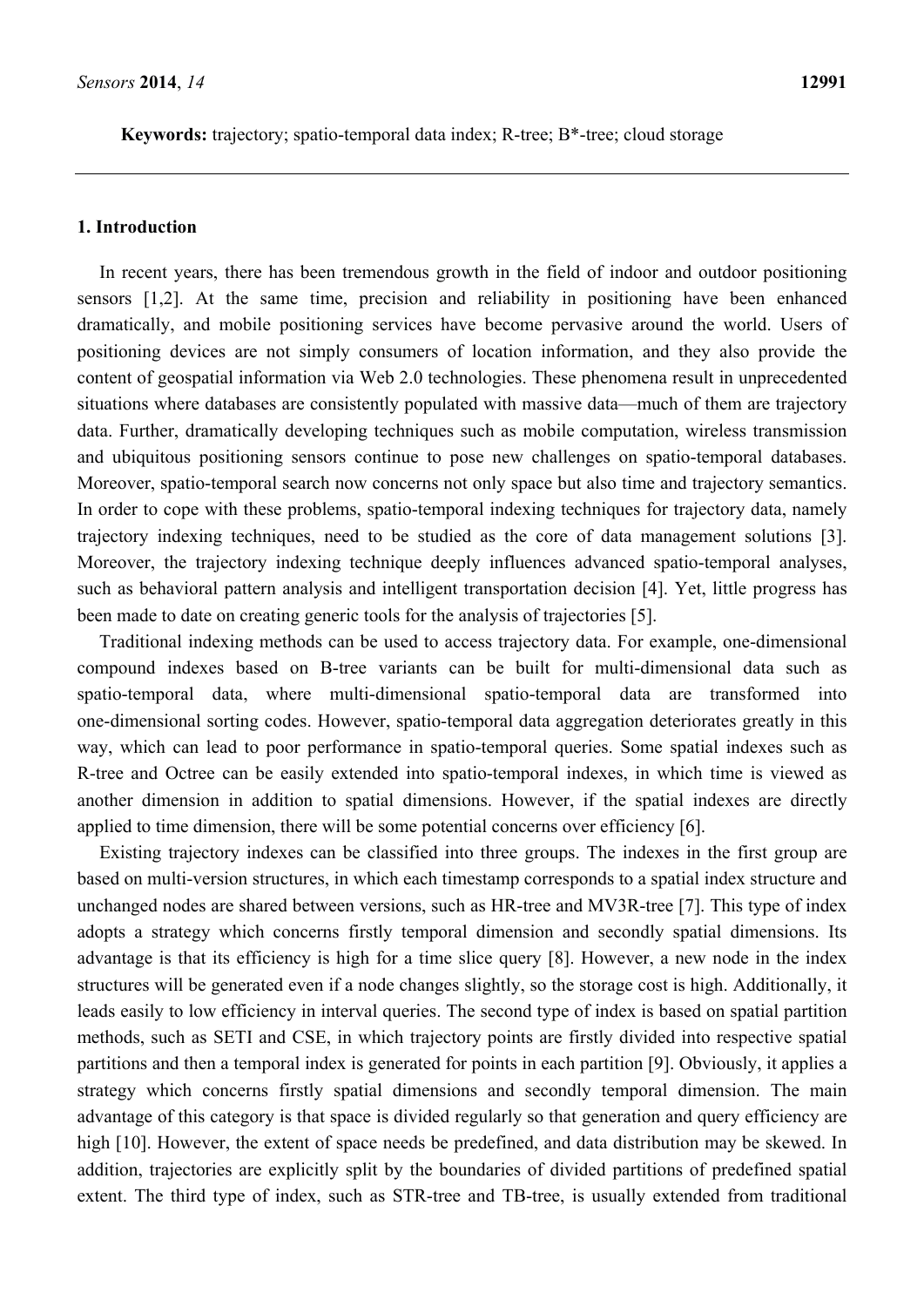spatial indexes such as R-tree, where temporal dimension plays the identical role as spatial dimension. TB-tree and its variants focus on explicit trajectory representation. This category can adaptively adjust index structures according to data distribution, which produces better query performance, but readily deteriorates index generation performance [11]. Very interestingly, a parallel indexing technique is proposed to transform spatio-temporal queries into parallel operations in different spatio-temporal dimensions [12].

Before a data index is studied and designed, it is essential to understand the data characteristics, e.g., its type and usage [6]. It is agreeable that there is not a universal indexing method that can satisfy requirements of all queries. Generally, indexing methods are influenced by a series of factors such as generation efficiency, storage utilization, query performance, query type and caching mechanism. Trajectory data typically exhibits the following properties: (a) update operations occur very frequently, (b) trajectory data volume tends to be huge, and (c) the types of trajectory queries are very diverse. Since moving objects change locations frequently, spatio-temporal data indexes also needs to be updated accordingly, which means particular emphasis should be put on the update efficiency. In the meantime, index data of only one million trajectory points surpass one hundred megabytes, and terabyte-level trajectory data sets are now common, so storage utilization has to be of concern. Moreover, adaptive caching mechanisms have to be adopted in indexing methods, which will avoid unnecessary resource occupation.

In order to synthesize the advantages of different indexes and make up for the existing methods, a hybrid indexing method has gradually become a trend [13]. Furthermore, cloud storage mechanism becomes a wise solution to trajectory databases, whose users are growing rapidly [14]. Focusing on the dynamic and semantic trajectory data organization over space and time, this paper presents a hybrid trajectory indexing method (HBSTR-tree), which combines Hash table, B\*-tree and spatio-temporal R-tree. The remainder of the paper first introduces the design idea and the framework of the method in Section 2, followed by the detailed procedures and steps of the method in Section 3. Section 4 introduces a database scheme for storing indexes. Section 5 presents the experimental results and performance evaluation results in comparison with another outstanding method—TB\*-tree [8]. Finally, some conclusions are given in Section 6.

#### **2. Concept and Structure of HBSTR-Tree**

This section describes the concept and structure of the proposed index method, named HBSTR-tree, which supports real-time incremental trajectory databases. Figure 1 shows the principle and the framework of HBSTR-tree. The three sub-structures play different roles described as follows:

- (a) Spatio-temporal R-tree is the principal part, which supports spatio-temporal range query;
- (b) Hash table is the accessorial structure, which manages the latest nodes in cache before such nodes are inserted as leaf nodes into spatio-temporal R-tree in order to decrease insertion operations of spatio-temporal R-tree; and
- (c) B\*-tree is the secondary part, which is used as the temporal index for leaf nodes of spatio-temporal R-tree to query the trajectories of the targeted objects.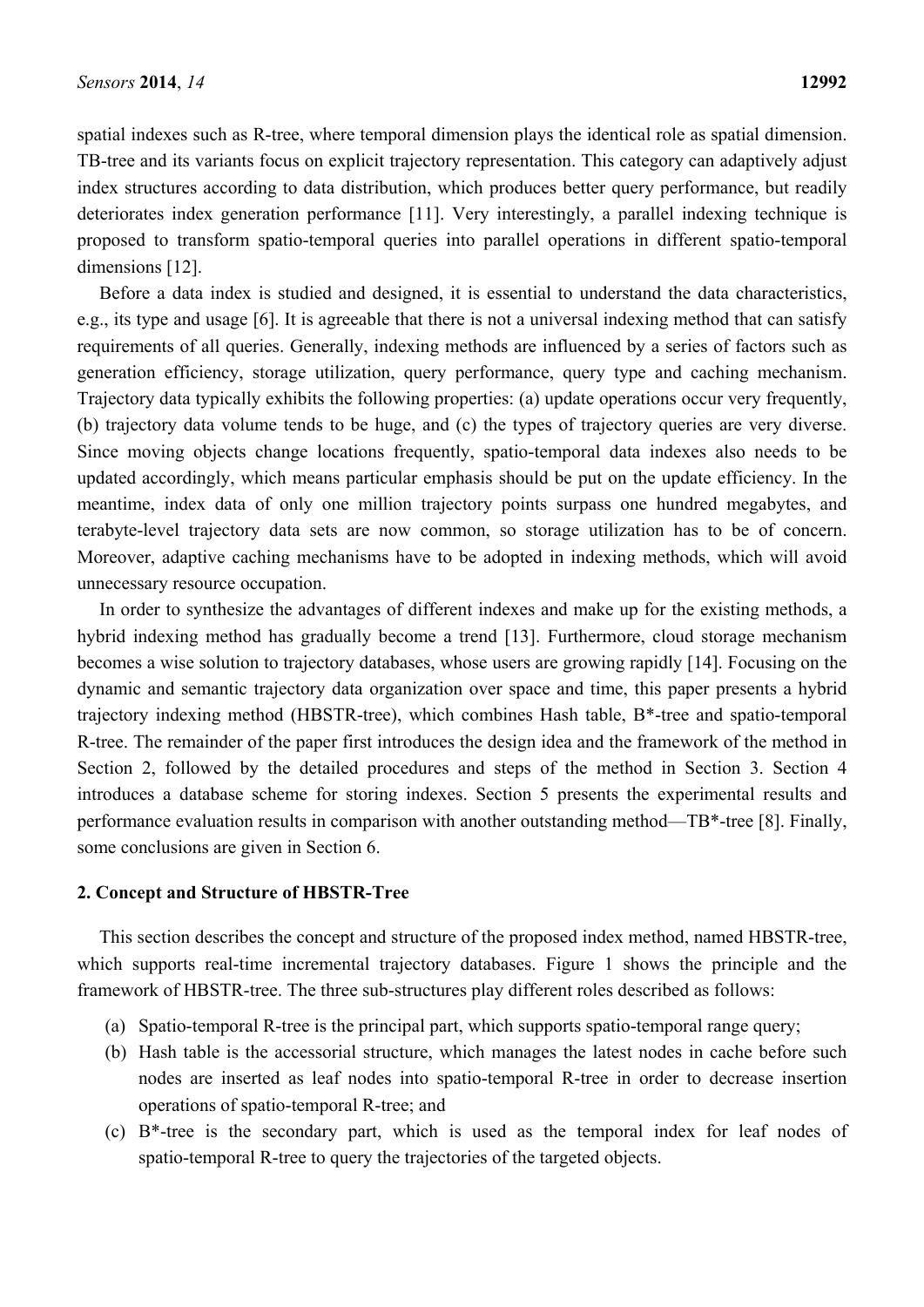In trajectory databases, the attributes of a trajectory point includes object identity, time stamp and spatial coordinates, *etc.* Since the coordinates could be erroneous due to, for example, blocked GPS signals or unstable positioning sensors, some data cleaning processes are needed to filter these errors [15]. Usually a moving object may have hundreds of thousands of trajectory points itself if it is tracked for a long time. It is unwise to store them dispersedly, which will affect storage utilization and generation efficiency as well as query performance. Consecutive trajectory points are stored in a group as leaf nodes of spatio-temporal R-tree and a leaf node belongs to exactly one moving object. Practically, there may be a long time interval between adjacent trajectory points of an object. A time threshold called  $T_t$  is defined. A new node will be created to store subsequent trajectory points when the time interval between two points surpasses this time threshold or when the number of trajectory points in the leaf node reaches the maximum capacity predefined by HBSTR-tree. It is helpful to avoid huge space-time coverage of leaf nodes.



|  |  | Figure 1. Framework of HBSTR-tree. |
|--|--|------------------------------------|
|--|--|------------------------------------|

The R-tree used in HBSTR-tree is a spatio-temporal one with *N* (2 or over) spatial dimensions and one temporal dimension. For such an R-tree, Minimum Bounding Rectangle (MBR) of one node is the minimum scope in spatio-temporal axes covering its children items. Here, the absolute number of seconds since 1 January 1970 00:00:00 UTC is used as the time reference, which Windows API and MongoDB API support. Unlike the original R-tree, leaf nodes are straightly inserted into the level-one nodes of spatio-temporal R-tree by a new insertion algorithm, where a novel node-choosing sub-algorithm is adopted. Hash table is used to manage the latest nodes of any moving object before these nodes are inserted as leaf nodes into R-tree, and these nodes can be accessed efficiently with object identification via Hash table. When a node becomes full, it will be inserted into spatio-temporal R-tree as one leaf node and a new node will be generated to substitute it. Following this strategy, trajectory points are inserted into R-tree in group, so the insertion operation will be more efficient.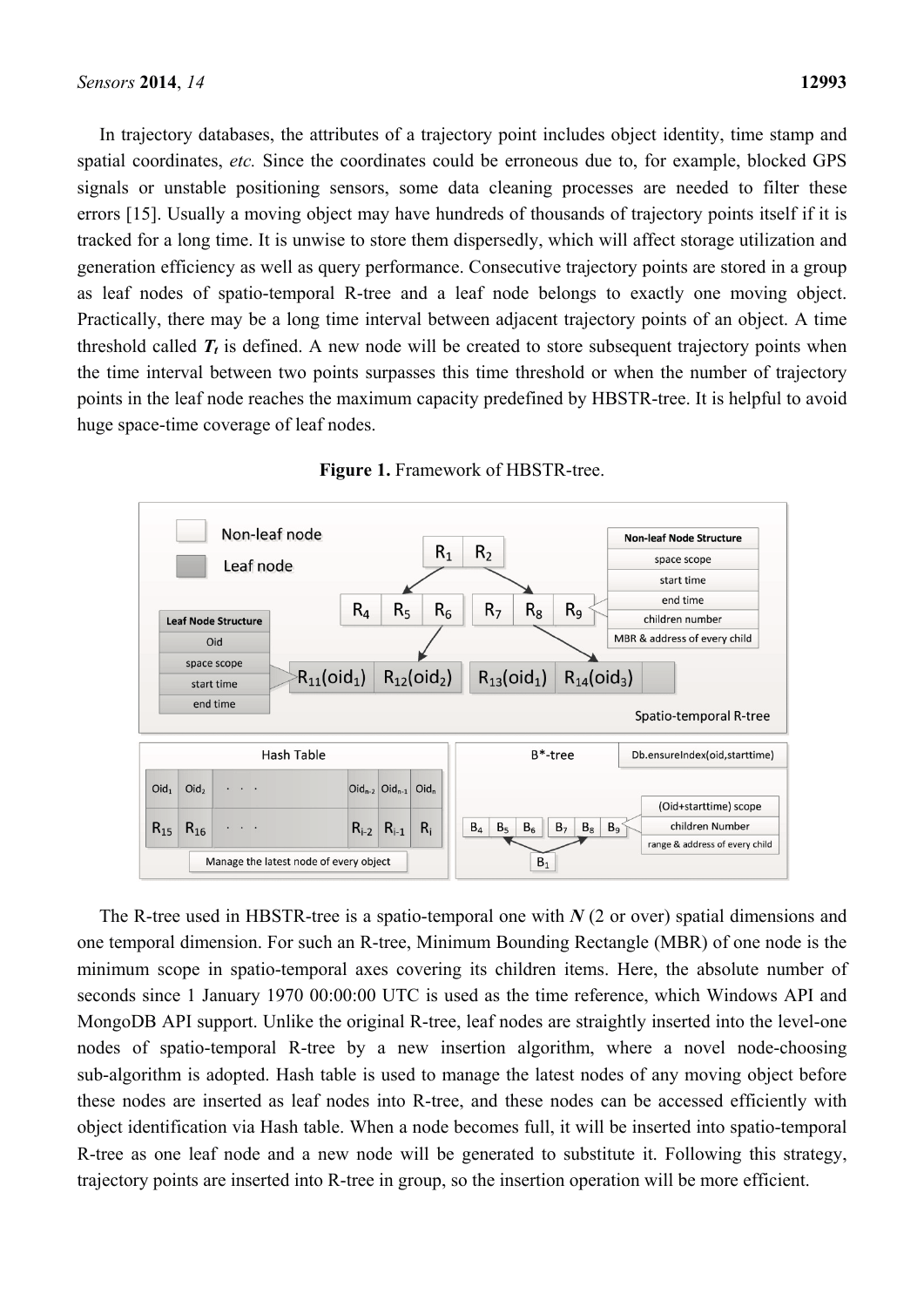The R-tree supports various query types, such as trajectories in spatio-temporal range, trajectories in spatial range and at time slice, and nearest neighbors over a time slice or a time range. However, it is ineffective to search for trajectories of targeted objects, which is commonly required in moving object database. In order to solve this problem, leaf nodes of spatio-temporal R-tree are indexed by a B\*-tree, whose compound key comprises object identification (OID) and start time (StartTime) of leaf nodes. One-dimensional search capability of the B\*-tree index helps to locate the leaf node covering trajectory points of a moving object at any time slice and then scan its trajectories via bidirectional pointers of B\*-tree . Since a leaf node usually comprises almost 80 trajectory points, the B\*-tree index of leaf nodes costs much less than the corresponding one of the trajectory points.

## **3. HBSTR-Tree Algorithm**

Hash table and B\*-tree are traditional indexing methods, and they are briefly introduced here with respect to how to use them in the proposed HBSTR-tree. Since spatio-temporal R-tree plays a more crucial role in HBSTR-tree as opposed to the former two, the procedures and steps of its algorithm will be described in detail in this section.

### *3.1. Spatio-Temporal Interval Criterion*

Spatio-temporal interval criterion is defined to evaluate MBRs of nodes. The criterion is crucial for two sectors in R-tree generation, namely node-choosing and node-splitting sub-algorithms. For example, the original idea of node-choosing algorithm is to insert a tuple into the tree and the insertion will enlarge the involved nodes' MBRs as little as possible. Furthermore, if the insertion makes a node overflow, its child items will be split into two subsets whose MBRs cover as little as possible. In spatio-temporal R-tree, MBR is a spatio-temporal rectangle parallel to axes. According to original R-tree, the product of intervals in spatial and temporal axes, which is called spatio-temporal volume here, can be considered as a spatio-temporal interval criterion. According to this criterion, not cubic nodes but irregularly-shaped nodes may come first, which is prone to multi-path search, and this badly affects query performance. Seemingly, spatio-temporal volume roughly represents existence of moving objects. Actually, temporal dimension is very different from spatial dimensions for moving objects. Most moving objects repeat trajectories in space, but time in trajectory monotonically increases so that leaf nodes always expand in temporal dimension until full. Moreover, in common spatio-temporal search operations, regular shapes, such as square (2D) and cube (3D), are often used as spatial condition, and time condition can be moment or interval-based.

Therefore, in addition to time discrimination, shapes of MBRs should be similar to squares or cubes in space [16]. In view of this, a new spatio-temporal interval criterion is presented below.

Let the ranges in *N* spatial axes be  $(S_1, S_2, \ldots, S_N)$  and the range in one temporal axis be *T*. Spatio-temporal interval criterion for *N* spatial dimensions and one temporal dimension is defined as follows:

$$
C = \left(\frac{\sum_{i=1}^{N} S_i}{N}\right)^N \times T
$$
\n(1)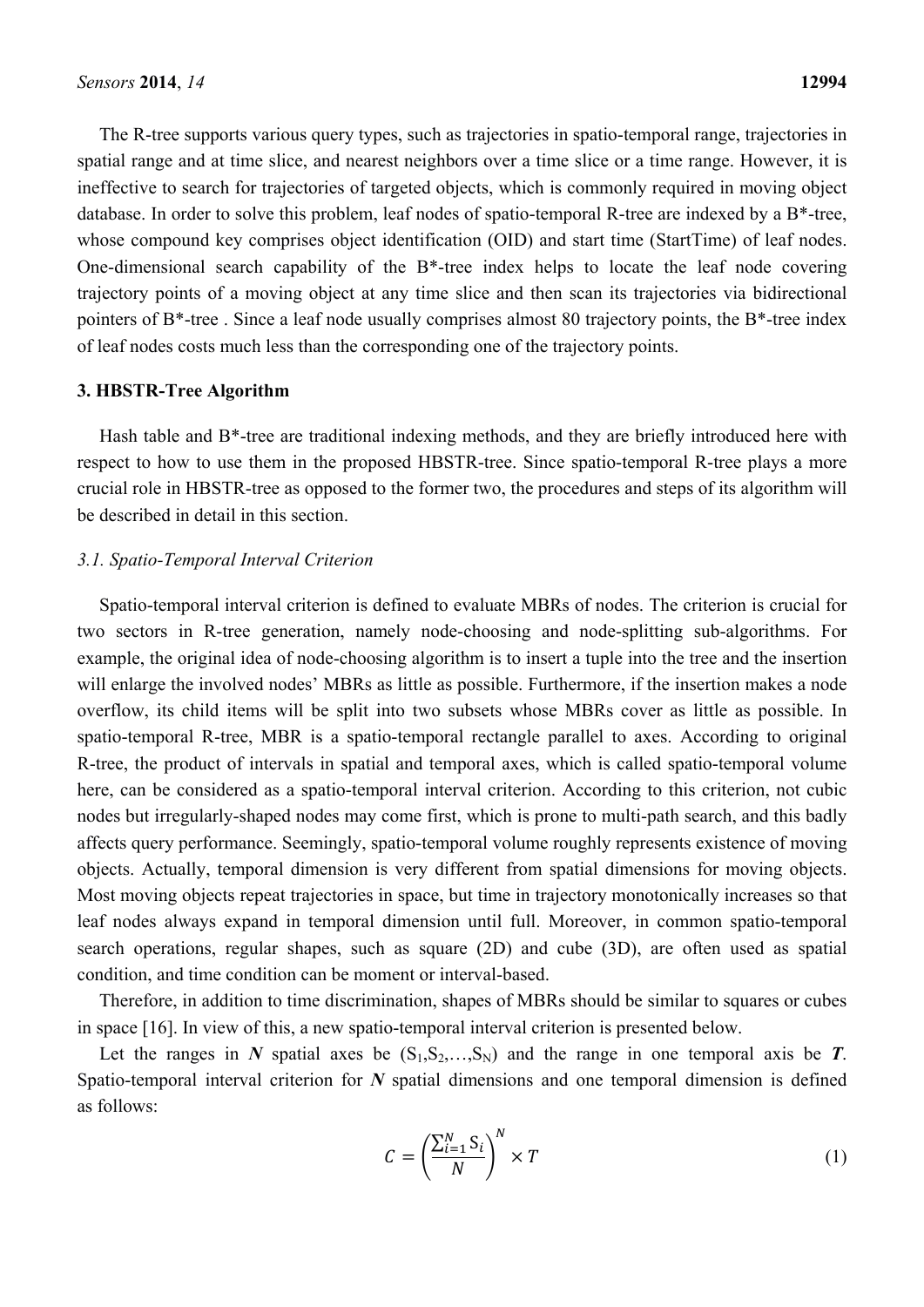The reason as to why to adopt it originates from the Inequality of Arithmetic and Geometric Means, briefly the AM-GM inequality. Below is our explanation of this criterion.

For three positive quantities *X*, *Y*, and *Z*:

$$
\left(\frac{X+Y+Z}{3}\right)^3 \ge X*Y*Z, \qquad \text{with equality if and only if } X = Y = Z \tag{2}
$$

The left part of the inequality is the Arithmetic Means of *X*, *Y* and *Z*, and its right part is the Geometric Means of *X*, *Y* and *Z*. Given a fixed volume, there is the minimum Arithmetic Means only when it is a cube, whose sides are equally long. This can be generalized into N-dimensional space. The less the Arithmetic Means of *N* spatial sides of MBR are, the more likely the ranges of the spatial axes of MBR are equal. Since the Arithmetic Means of *N* spatial axes of MBR are introduced as part of the spatio-temporal interval criterion, this criterion will be helpful to control node shapes. Furthermore, if *T* is less, the criterion will be less. According to this criterion, MBR can be evaluated and optimized for spatio-temporal queries.

#### *3.2. HBSTR-tree Insertion Algorithm*

In order to improve network transmission, moving objects usually accumulate some trajectory points locally and then collectively upload them to data servers. In addition, moving objects are sometimes offline. As a result, trajectory points are temporally sequential for one object, but it cannot be ensured that trajectory points from all objects are consecutive in time. This factor is taken into account in the HBSTR-tree algorithm. The HBSTR-tree involves some basic indexing structures, such as R-tree, B\*-tree and Hash table. These structures are interrelated and interact with each other. Like other R-tree variants, HBSTR-tree is built by inserting trajectory points one by one, so its generation algorithm is called an insertion one, which includes some key sub-processes, such as node-choosing and node-splitting.

In order to satisfy secondary storage, every node in R-tree corresponds to one disk page, whose size depends on basic parameters of operating systems and database and can be set according to hardware and software context. At the same time, page size decides the number of child items in a node. The structure of leaf nodes is different from that of non-leaf nodes. Therefore, there are different maximum numbers of entries or child items in leaf nodes and non-leaf nodes. In order to ensure that the level number of every node is unchanged in its lifecycle, let the level number of leaf nodes be 0, and from bottom-up the level number of nodes in the other levels is sequentially plus one. For example, the father of a leaf-node is a level-1 node. According to R-tree generation mechanism, the depth of R-tree will not change until the root node is split into two small nodes. Then, one new root node is generated and becomes the father of the two nodes. Hence, the new root node's level number is the level number of the old root node plus one.

The following describes the detailed steps of the HBSTR-tree insertion algorithm. The Node-splitting sub-algorithm is similar to the original one, but the node-choosing sub-algorithm is substantially different from the original one. Therefore, this paper focuses on the node-choosing sub-algorithm. The spatio-temporal interval criterion mentioned above is adopted in both of the sub-algorithms.

Figure 2 illustrates a simplified flowchart of this algorithm. The trajectory point to be inserted into index is Tuple{OID, Time, Pos, ROWID, *etc.*}, in which OID is object identity code, Time is the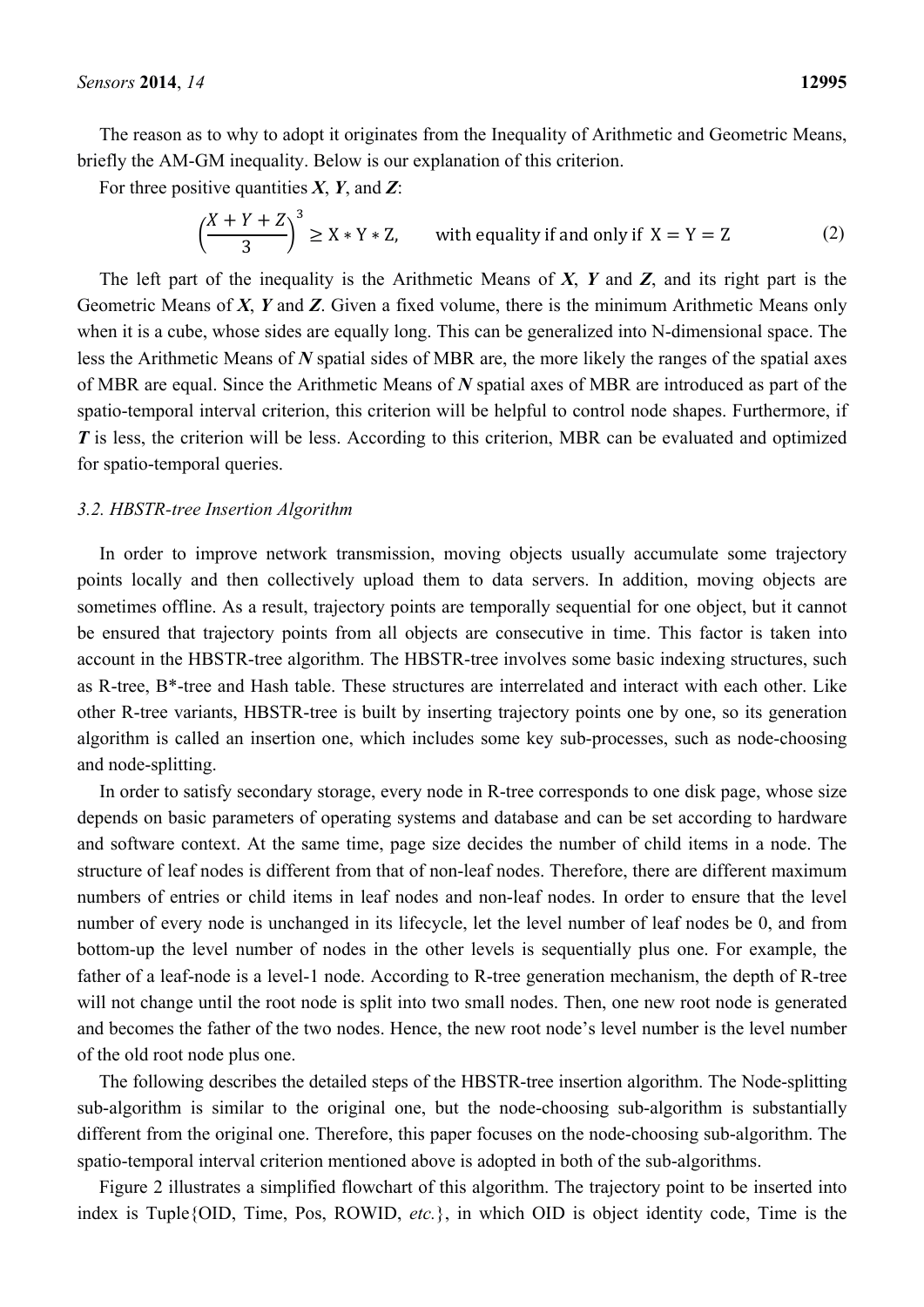timestamp, Pos is the location of trajectory point, and ROWID is the pointer or storage address of trajectory point record. HBSTR-tree includes Hash table named Hash (OID mapped to the latest leaf node of moving objects), B\*-tree named Btree (whose key is OID/start time of the leaf node), and spatio-temporal R-tree named Rtree. Then this algorithm is described in pseudo code in Algorithm 1.



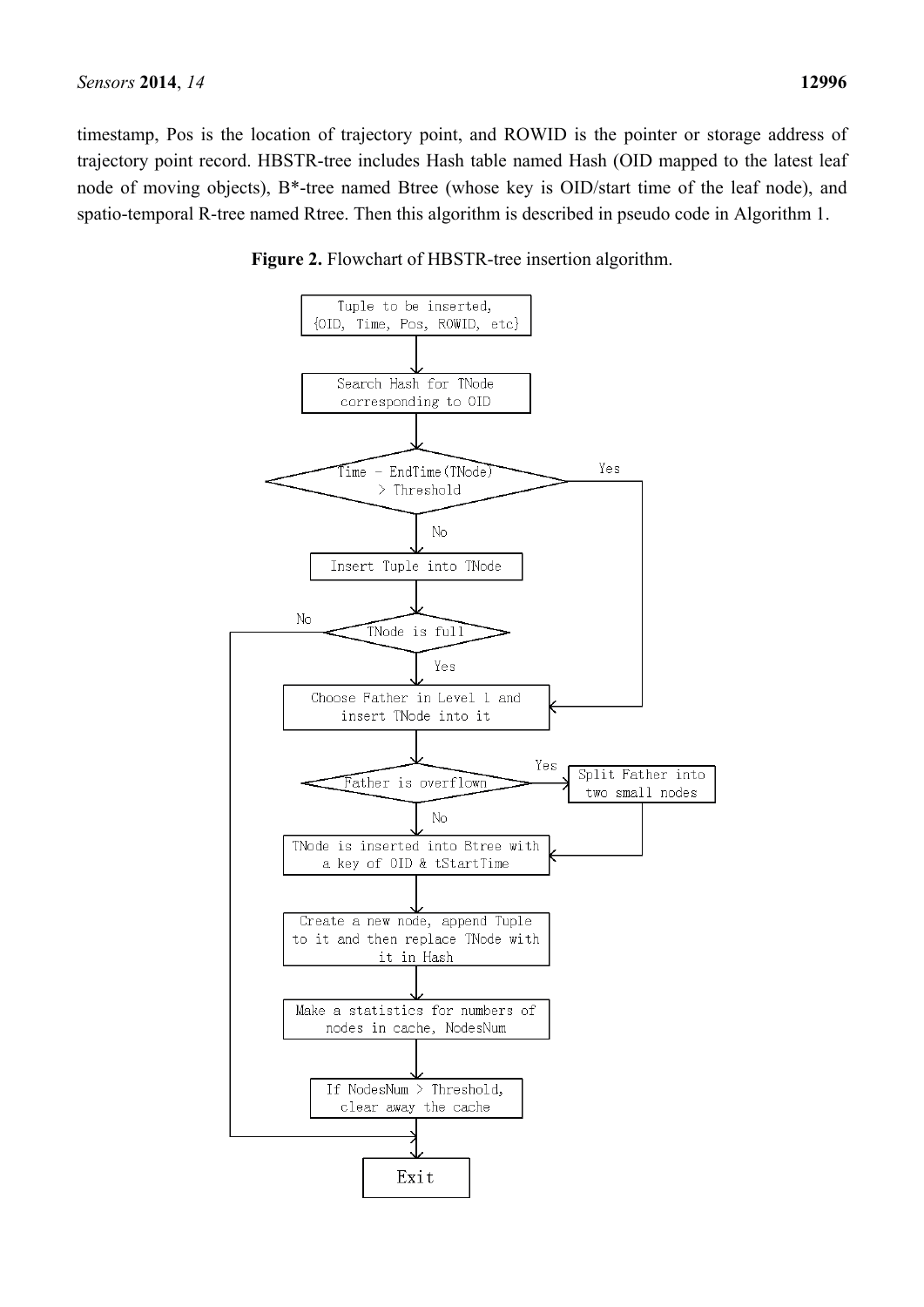## **Algorithm 1.** Pseudo code of HBSTR-Tree insertion algorithm.

## **Algorithm 1 Description: HBSTR-Tree Insertion Algorithm**

**Input: Tuple** (inserted trajectory point), **HBSTR** (existing index structure),  $T_{thres}$  (time threshold for continuous trajectory), **Tcnode** (time threshold for cache clearance)

**Output:** updated index

- 1. Search in Hash for the node corresponding to OID, **TNode**.
- 2. **If Time–EndTime (TNode)**  $\leq$  **T<sub>thres</sub> Then**
- 3. Insert **Tuple** into **TNode**
- 4. **If** TNode is not full **Then**
- 5. **Exit**
- 6. **End If**
- 7. **End If**
- 8. Use **node-choosing sub-algorithm (Algorithm 2)** to pick out the most suitable node in Level 1 of **Rtree**, **Father**, as the father of **TNode** and then insert **TNode** into **Father**
- 9. **If** Father is overflown **Then**
- 10. Use node-splitting sub-algorithm to divide child items of Father into two small nodes. This operation may lead to the overflow of upper-level nodes, and then recursively handle it even till root node
- 11. **End If**
- 12. OID and StartTime, which are the attributes of **TNode**, are combined as an index key OID/StartTime and inserted into **Btree** as an index entry
- 13. Create a new leaf node, and append **Tuple** to it. Then replace **TNode** with this new leaf node in **Hash**
- 14. Make a statistics for the number of nodes in cache, called **NodesNum**. If **NodesNum** surpasses the threshold,

clear away the nodes in cache which have not been accessed for  $T_{\text{cnode}}$ 

HBSTR-tree uses Hash to find the leaf node, in which the tuple should be inserted. Only when the leaf node is full after insertion, the leaf node will be inserted into R-tree. Therefore, the worst case of the algorithm is the latter case. If node-choosing and node-splitting are atomic operations, the worst-case complexity of insertion algorithm is O(logN) because the tree depth is O(logN). The best case is that leaf node is not full and the tuple is straightly inserted into leaf node. The complexity in this case is O(1) because the main cost is to find the leaf node with Hash. Fortunately, the probability of the best case is M times greater than that of the worst case, in which M is the fanout-maximum capacity of leaf nodes.

# *3.3. Node-Choosing Sub-Algorithm*

The node-choosing sub-algorithm in the HBSTR-tree is different from traditional ones. Firstly, it searches for the lowest-level nodes that completely contain the leaf node to be inserted into R-tree. Such lowest-level nodes may be in any level of R-tree or do not exist. Obviously, the child nodes of these lowest-level nodes will not contain the leaf node. Then, one node is selected from these child nodes, which will change the least after insertion of the leaf node. Finally, assuming that the selected node is the root node, the level-one node will be picked out in a top-to-bottom way by the original node-choosing procedure. This algorithm can avoid the erroneous result caused by node overlap. Algorithm 2 illustrates the node-choosing sub-algorithm procedure in pseudo code, which is implemented in non-recursive mode. Although this algorithm looks more complex than the recursive one, it is actually more efficient. Its time complexity is O(logN) corresponding to the tree depth. Although it may probe multiple paths to choose the proper node, it can help to generate smaller node coverage and better tree shape.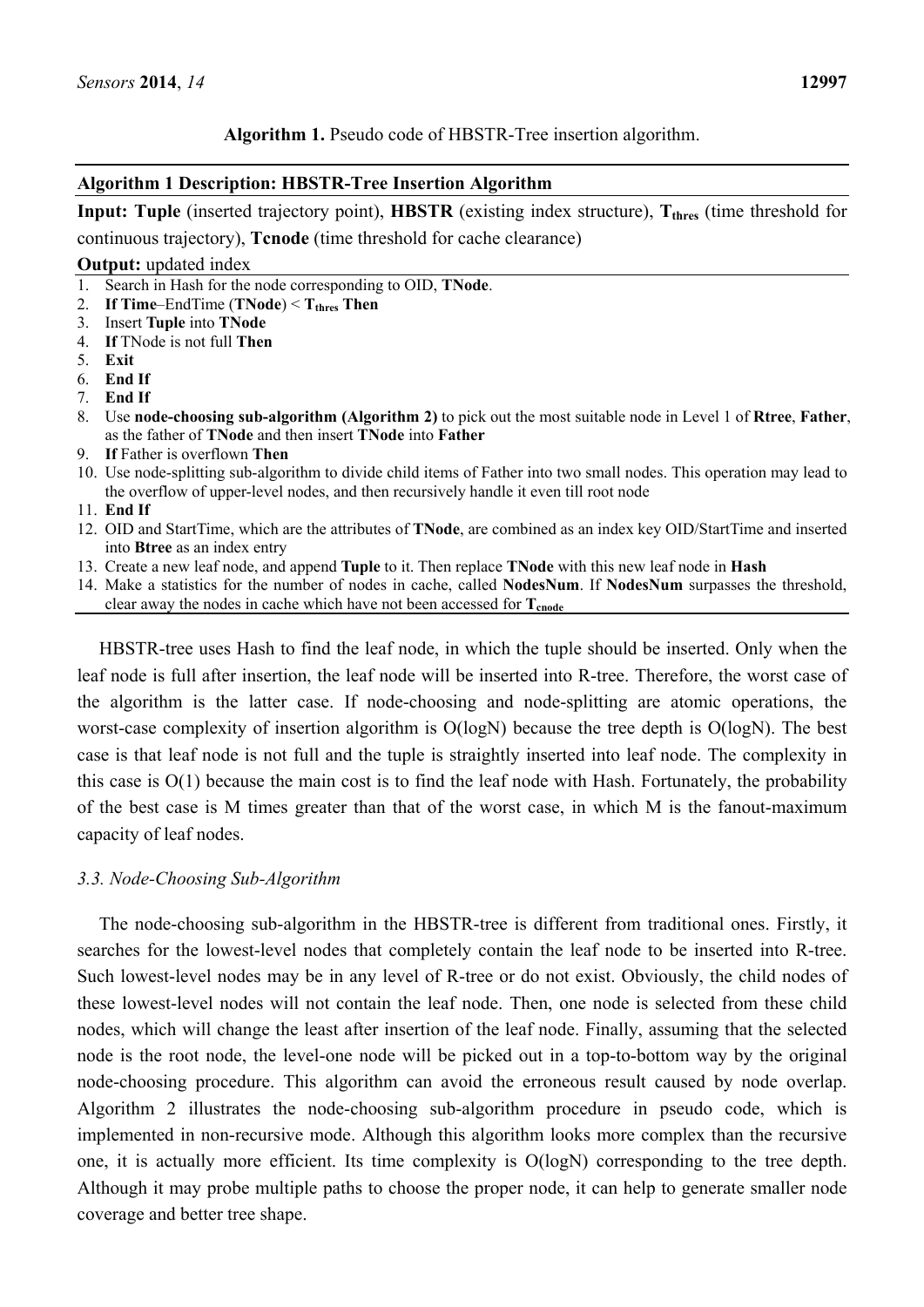# **Algorithm 2.** Pseudo code of node-choosing sub-algorithm.

**Algorithm 2 Description: node-choosing sub-algorithm** (pick out one node at Level 1, into which TNode will be inserted)

| <b>Input: TNode</b> (leaf node to insert into R-tree), <b>Root</b> (the root of R-tree)                                           |             |                                            |                                                                                                               |
|-----------------------------------------------------------------------------------------------------------------------------------|-------------|--------------------------------------------|---------------------------------------------------------------------------------------------------------------|
| <b>Output:</b> a level-one node (considered as the father of TNode)                                                               |             |                                            |                                                                                                               |
| $\overline{1.}$ NodeSet.Clear()                                                                                                   |             | : temporal node set is cleared off         |                                                                                                               |
| 2. MinLevelID $\leftarrow$ Root.LevelID + 1<br>: let MinLevelID be tree depth initially                                           |             |                                            |                                                                                                               |
| : let Father be Root<br>3. Father $\leftarrow$ Root                                                                               |             |                                            |                                                                                                               |
| 4. SeqArray[Father.LevelID] $\leftarrow 0$ ;                                                                                      |             |                                            | : let the Father.LevelID <sup>th</sup> item in SeqArray be 0                                                  |
| 5. While Father != NULL Do                                                                                                        |             |                                            |                                                                                                               |
| 6. Node $\leftarrow$ Father. Ith Child (Seq Array [Father. LevelID]): let the i <sup>th</sup> child of Father be the current node |             |                                            |                                                                                                               |
| 7. If Node.Contain(TNode) = True Then                                                                                             |             |                                            | : if Node contains TNode                                                                                      |
| 8. If Node.LevelID = MinLevelID Then                                                                                              |             |                                            | : if level number of Node is equal to MinLevelID                                                              |
| 9. NodeSet.Add(Node)                                                                                                              |             | : add Node in NodeSet                      |                                                                                                               |
| 10. Else If Node.LevelID < MinLevelID Then: if level number of Node is less than MinLevelID                                       |             |                                            |                                                                                                               |
| 11. NodeSet.Clear()                                                                                                               |             | : clear NodeSet                            |                                                                                                               |
| 12. NodeSet.Add(Node)                                                                                                             |             | : add Node in NodeSet                      |                                                                                                               |
| 13. MinLevelID $\leftarrow$ Node.LevelID                                                                                          |             |                                            | : let MinLevelID be level number of Node                                                                      |
| 14. End If                                                                                                                        |             |                                            |                                                                                                               |
| 15. If Node.LevelID $> 1$ Then<br>16. Father $\leftarrow$ Node                                                                    |             | : let Father be Node                       | : if level number of Node is greater than 1, enter the lower level                                            |
| 17. SeqArray[Father.LevelID] $\Leftarrow$ 0                                                                                       |             | : let the corresponding item in SeqArray 0 |                                                                                                               |
| 18. Continue Loop                                                                                                                 |             | : restart new loop                         |                                                                                                               |
| 19. End If                                                                                                                        |             |                                            |                                                                                                               |
| 20. End If                                                                                                                        |             |                                            |                                                                                                               |
| 21. If Node.LevelID = 1 Or Node.Contain( $\text{TNode}$ ) = False Then                                                            |             |                                            | : if Node is at level 1 or Node doesn't                                                                       |
| contain Leaf                                                                                                                      |             |                                            |                                                                                                               |
| 22. SeqArray[Father.LevelID] $\leftarrow$ SeqArray[Father.LevelID] + 1                                                            |             |                                            | : move to next child node                                                                                     |
| 23. While SeqArray[Father.LevelID] = Father.NumChildren Do                                                                        |             |                                            | : if finish traversing all child nodes                                                                        |
| 24. Father $\leftarrow$ Father ParentNode                                                                                         |             |                                            | : backspace to upper level                                                                                    |
| 25. If Father $=$ NULL Then                                                                                                       |             |                                            | : if finish traversing all child nodes of Root                                                                |
| 26. Break Loop                                                                                                                    | : exit loop |                                            |                                                                                                               |
| 27. End If                                                                                                                        |             |                                            |                                                                                                               |
| 28. SeqArray[Father.LevelID] $\leftarrow$ SeqArray[Father.LevelID] + 1                                                            |             |                                            | : start traversing the right sibling                                                                          |
| 29. End While                                                                                                                     |             |                                            |                                                                                                               |
| 30. End If                                                                                                                        |             |                                            |                                                                                                               |
| 31. End While                                                                                                                     |             |                                            |                                                                                                               |
| 32. If NodeSet.IsEmpty $()$ = True Then                                                                                           |             |                                            | : if NodeSet is null, there is no node to contain TNode                                                       |
| 33. NewRoot $\leftarrow$ Root                                                                                                     |             | : let NewRoot be Root                      |                                                                                                               |
| 34. Else If MinLevelID = $1$ Then                                                                                                 |             |                                            | : if there exist the required nodes at level 1                                                                |
| 35. NewRoot $\leftarrow$ LargestNode(NodeSet)                                                                                     |             |                                            | : let NewRoot be the largest node in NodeSet                                                                  |
| 36. Else                                                                                                                          |             |                                            |                                                                                                               |
|                                                                                                                                   |             |                                            | 37. Set is the collection of child nodes of all nodes in NodeSet. In Set, choose a node which will change the |
| least after containing TNode. Let NewRoot be the node                                                                             |             |                                            |                                                                                                               |
| 38. End If                                                                                                                        |             |                                            |                                                                                                               |

39. In the sub-tree whose root is NewRoot, search for a node in level 1 by classical node choosing algorithm.

40. Output the node. **Exit**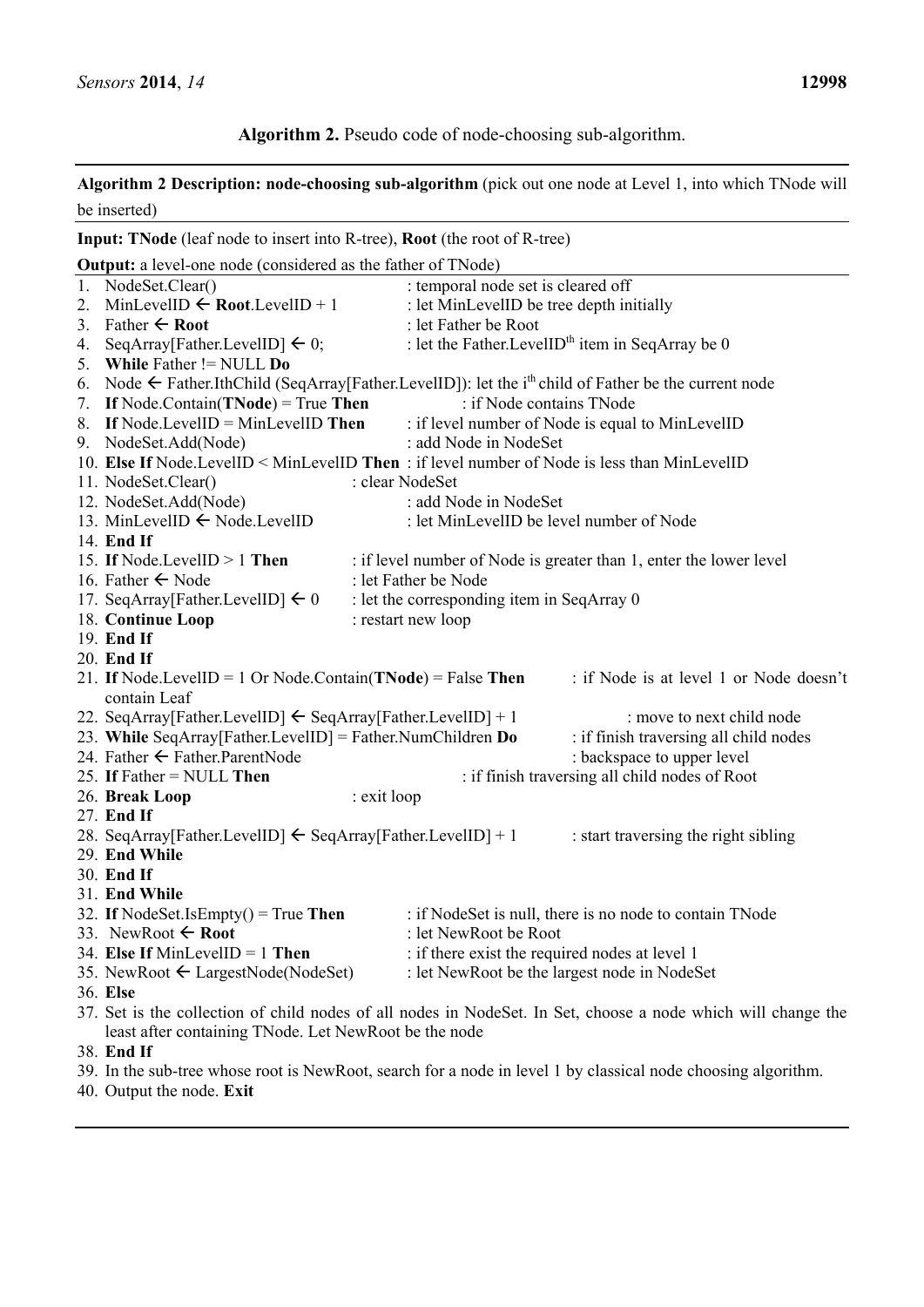## **4. Storage Scheme for Spatio-Temporal R-Tree Index**

In consideration of huge data volume, MongoDB is readily adopted as the storage tool for trajectory data and HBSTR-tree. MongoDB is a NoSQL-type DBMS, which has some capabilities key to Web 2.0 applications, such as cloud storage, good read/write performance and scheme-free. The elements in the structure of MongoDB include database, dataset, document and element. A dataset corresponds to a table in a traditional database. Documents are similar to records, but they are not required to have the fixed structures in one dataset. Hence, it can easily store data contents with varied structure, such as R-tree nodes. Elements are similar to fields.

This section focuses on the storage scheme of spatio-temporal R-tree in MongoDB. The R-tree index is stored in a dataset. In order to be recognized easily, the name of the spatio-temporal index dataset is labeled by the name of a corresponding trajectory dataset with ".STI\_Index" as a suffix. The metadata of the R-tree index includes some basic information, such as database name, dataset name, index dataset name, spatial dimensions, fan-out parameters of R-tree, node numbers, and root node's ROWID. Root node's ROWID is the only identity of root node document. Only via it, root node can be found in a database, and then the whole tree can be further visited. Every document in MongoDB has ROWID, which can be user-designated or allocated autonomously according to server, process and time, *etc.* It is an array of 12 characters, which is essential for MongoDB distributing storage.

| <b>Element</b> | l'vpe          | <b>Description</b>                           |
|----------------|----------------|----------------------------------------------|
| 1d             | <b>ROWID</b>   | Identity of metadata document (999999999999) |
| MetaInfoData   | <b>BinData</b> | Includes a series of metadata                |

| Table 1. Structure of index metadata document. |
|------------------------------------------------|
|------------------------------------------------|

| Table 2. Description of MetaInfoData element. |  |
|-----------------------------------------------|--|
|-----------------------------------------------|--|

| <b>Element</b>     | <b>Type</b>  | <b>Description</b>                                   |  |
|--------------------|--------------|------------------------------------------------------|--|
|                    |              | Name of DB which includes original dataset (for      |  |
| <b>DBName</b>      | string       | example, DBNAME.DATASETNAME)                         |  |
| <b>DatasetName</b> | string       | Name of original dataset corresponding to Index (for |  |
|                    |              | example, DBNAME.DATASETNAME)                         |  |
| IndexDatasetName   | string       | Name of index dataset                                |  |
| SpatioDimensions   | Int          | Spatial dimensions                                   |  |
| MaxNodesNum        | Int          | Maximum of fanout parameters in non-leaf node        |  |
| MinNodesNum        | Int          | Minimum of fanout parameters in non-leaf node        |  |
| MaxTuplesNum       | Int          | Maximum of fanout parameters in leaf node            |  |
| MinTuplesNum       | Int          | Minimum of fanout parameters in leaf node            |  |
| TotalNodesNum      | Int          | Number of the total nodes                            |  |
| RidTreeRootNode    | <b>ROWID</b> | ROWID of root node                                   |  |

**Table 3.** Description of document structure for R-tree node.

| Element     | l'vpe          | <b>Description</b>        |
|-------------|----------------|---------------------------|
| 1d          | <b>ROWID</b>   | Unique ROWID of node      |
| NodeBufData | <b>BinData</b> | Node data in BinData type |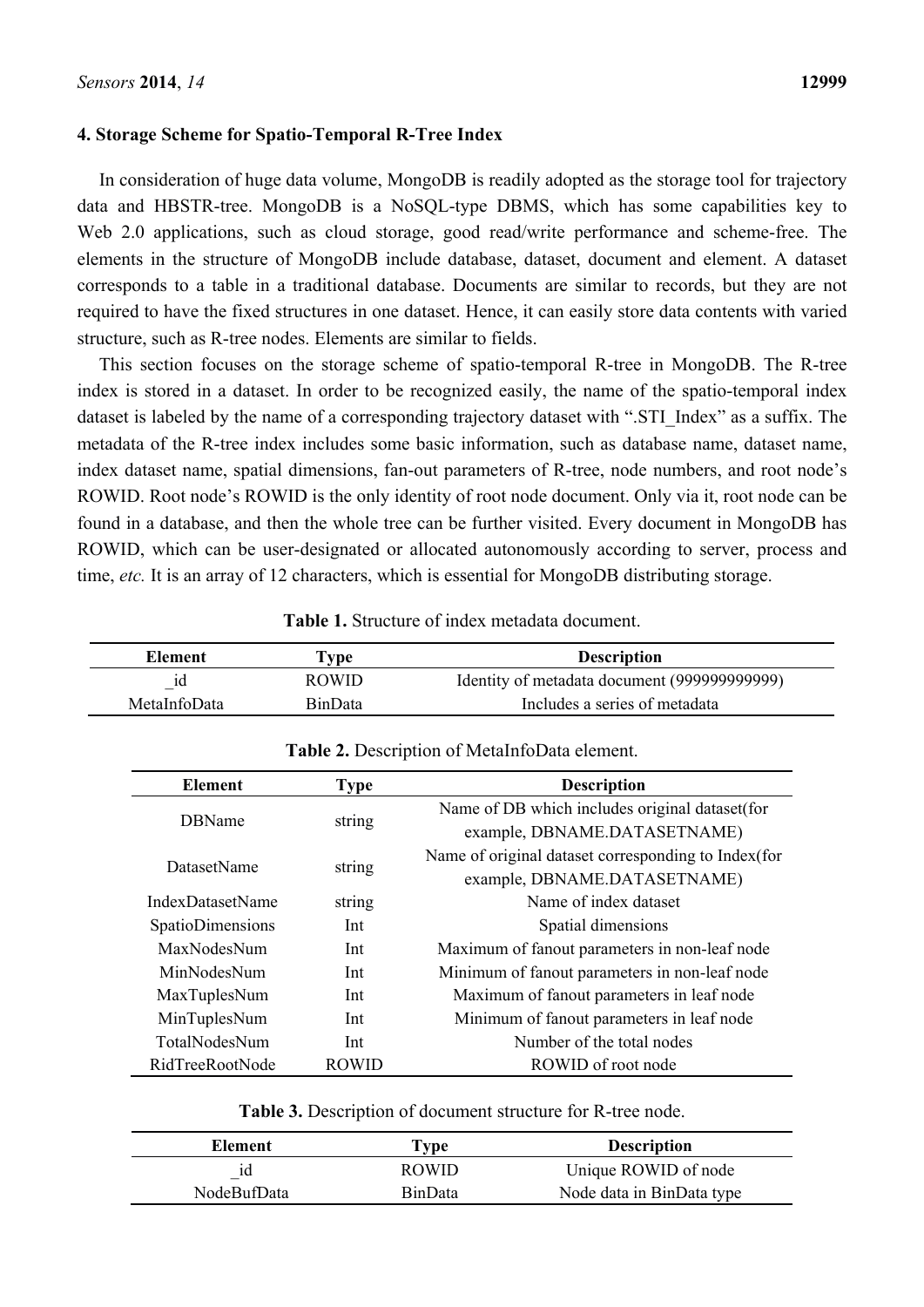| <b>Element</b>                    | <b>Type</b>                   | <b>Description</b>                          |  |  |  |  |
|-----------------------------------|-------------------------------|---------------------------------------------|--|--|--|--|
| LevelID                           | Int                           | Level number (leaf node belongs to Level 0) |  |  |  |  |
| <b>Interval</b>                   | SpatioTemporalInterval        | MBR of this node                            |  |  |  |  |
| ridParentNode                     | <b>ROWID</b>                  | ROWID of father node                        |  |  |  |  |
| NumChildren                       | Int                           | Number of child entries                     |  |  |  |  |
|                                   |                               | If leaf node, here are ROWIDs of trajectory |  |  |  |  |
| RidChildren                       | Array(ROWID)                  | points; if non-leaf node, here are ROWIDs   |  |  |  |  |
|                                   |                               | of child nodes                              |  |  |  |  |
|                                   | On the condition of leaf node |                                             |  |  |  |  |
| ObjectID                          | ObjectIDType                  | Object identity                             |  |  |  |  |
| ChildPoints                       |                               | Trajectory point array, whose size is       |  |  |  |  |
|                                   | Array(SpatioTemporalPoint)    | <b>NumChildren</b>                          |  |  |  |  |
| On the condition of non-leaf node |                               |                                             |  |  |  |  |
| ChildIntervals                    | Arrary(SpatioTemporalInterval | MBRs of child nodes, whose size is          |  |  |  |  |
|                                   |                               | <b>NumChildren</b>                          |  |  |  |  |

**Table 4.** Description of element structure for NodeBufData.

In order to conveniently search for the metadata, metadata is stored together in one document whose ROWID is user-designated as "999999999999". Besides metadata, every R-tree node is also a document in dataset. Nodes are classified into two types, leaf node and non-leaf node. Leaf node comprises consecutive trajectory points. Non-leaf node includes the entries of all its child nodes. For convenience's sake, both node data and metadata are respectively organized into binary data block called BinData type as document elements. Given below is the storage scheme of spatio-temporal R-tree in HBSTR-tree as references. Table 1 introduces the document structure of the metadata of spatio-temporal R-tree, which has only one metadata document in the R-tree. Table 2 lists the elements of MetaInfoData in the metadata document, and MetaInfoData is a binary data block. Table 3 describes the document structure of R-tree node. One node, no matter whether or not it is a leaf node, corresponds to one document. Table 4 describes NodeBufData, which is an element of node document, and introduces the differences between leaf node and non-leaf node.

# **5. Experimental Studies**

In this section, the technical aspects of the HBSTR-tree are tested, such as index generation and query process, and the experimental results are compared with those of TB\*-tree. TB\*-tree is chosen due to its superior performance in trajectory query [8]. TB\*-tree originates from TB-tree and keeps its basic advantages in trajectory preservation. TB\*-tree uses Guttman's original algorithm to delete and reinsert the leaf nodes which are full. TB\*-tree concerns both space dimensions and time dimensions in the same way, not like TB-tree which first focuses on time. Leaf nodes of TB\*-tree belonging to the same object are connected with a double-linked list chronologically, which greatly helps searching for the trajectory efficiently and effectively. TB\*-tree is optimized in this paper for fair comparison, and its leaf nodes will only be inserted into R-tree if HBSTR-tree is full, which will be more efficient than the original TB\*-tree.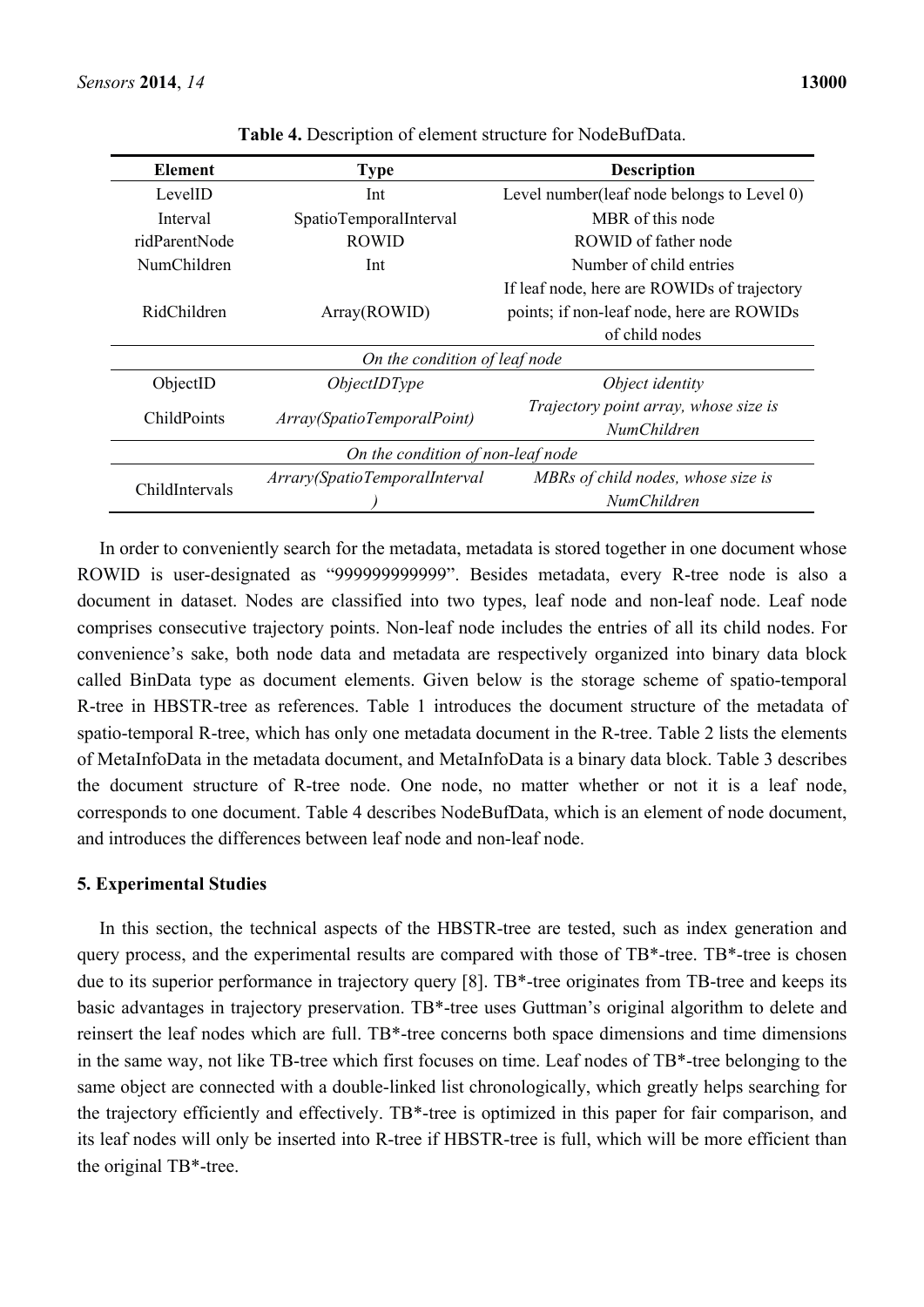## *5.1. Experimental Setup*

The page size for spatio-temporal R-tree in HBSTR-tree is chosen to be 3 KB resulting in a fanout maximum capacity of 80 and 40 for the leaf and non-leaf nodes, respectively. The fanout minimum capacity for non-leaf nodes is 16, which is 40% of the maximum capacity. Because TB\*-tree structure is almost the same as spatio-temporal R-tree in HBSTR-tree except the double-linked pointers in leaf nodes in TB\*-tree, their fanout parameters can be set as the same. Double-type data (64-bit float) is used for Space coordinates and Time-type data (64-bit integer) for time coordinates. The experiments were done in a computer with 64-bit Window 7 Operating system, MongoDB (64-bits), CPU Intel Core I7-3770M 3.40 G, 8 GB RAM, and 1 TB hard disk (7200 rpm, 64MB cache).

In order to achieve scalability in the cardinality of the datasets and study the behavior of the index structures under several settings, we used the Brinkhoff's spatio-temporal data generator, which are widely used to generate synthetic datasets for benchmarking spatio-temporal database [17]. The details of the experimental datasets are given in Table 5. The four datasets in different scales are generated based on the road network data of City of Oldenburg, Germany, and they exist in the same spatio-temporal scope. The four datasets cover the same time and space range, and include the different scales of objects and trajectory points.

| <b>Name</b> | # Time Stamps | $X_{\min}$ , $Y_{\min}$ , $X_{\max}$ , $Y_{\max}$ | # Objects | # Entries |
|-------------|---------------|---------------------------------------------------|-----------|-----------|
| O5000K      | 1000          | 281, 3935, 23854, 30851                           | 14000     | 5271991   |
| O10000K     | 1000          | 281, 3935, 23854, 30851                           | 26000     | 10579838  |
| O20000K     | 1000          | 281, 3935, 23854, 30851                           | 48000     | 20845388  |
| O40000K     | 1000          | 281, 3935, 23854, 30851                           | 90000     | 40819855  |

**Table 5.** Description of experimental datasets.

#### *5.2. Time Performance and Storage Efficiency of Index Generation*

Trajectory databases are commonly of huge volume, so index generation performance is a very crucial aspect. A comparative experiment is made between TB\*-tree and HBSTR-tree. The quadratic split strategy in original R-tree is adopted in these two trees. Table 6 is the experimental results for index generation, including time cost and storage cost. Take Dataset O5000K as example. TB\*-tree costs 439 s to build index whereas HBSTR-tree costs 454 s. Here, time costs cover the time taken to access original data and store index data.

**Table 6.** Experimental results of index generation (Dataset O5000K).

| <b>Index</b> | <b>Time Cost</b><br>(s) | # Node Pages | # Node Choosing | # Node<br><b>Splitting</b> | <b>Storage Costs</b><br>M |
|--------------|-------------------------|--------------|-----------------|----------------------------|---------------------------|
| TB*-tree     | 439                     | 76652        | 73734           | 2918                       | 217                       |
| HBSTR-tree   | 454                     | 76814        | 73734           | 3080                       | $221(216+5)$              |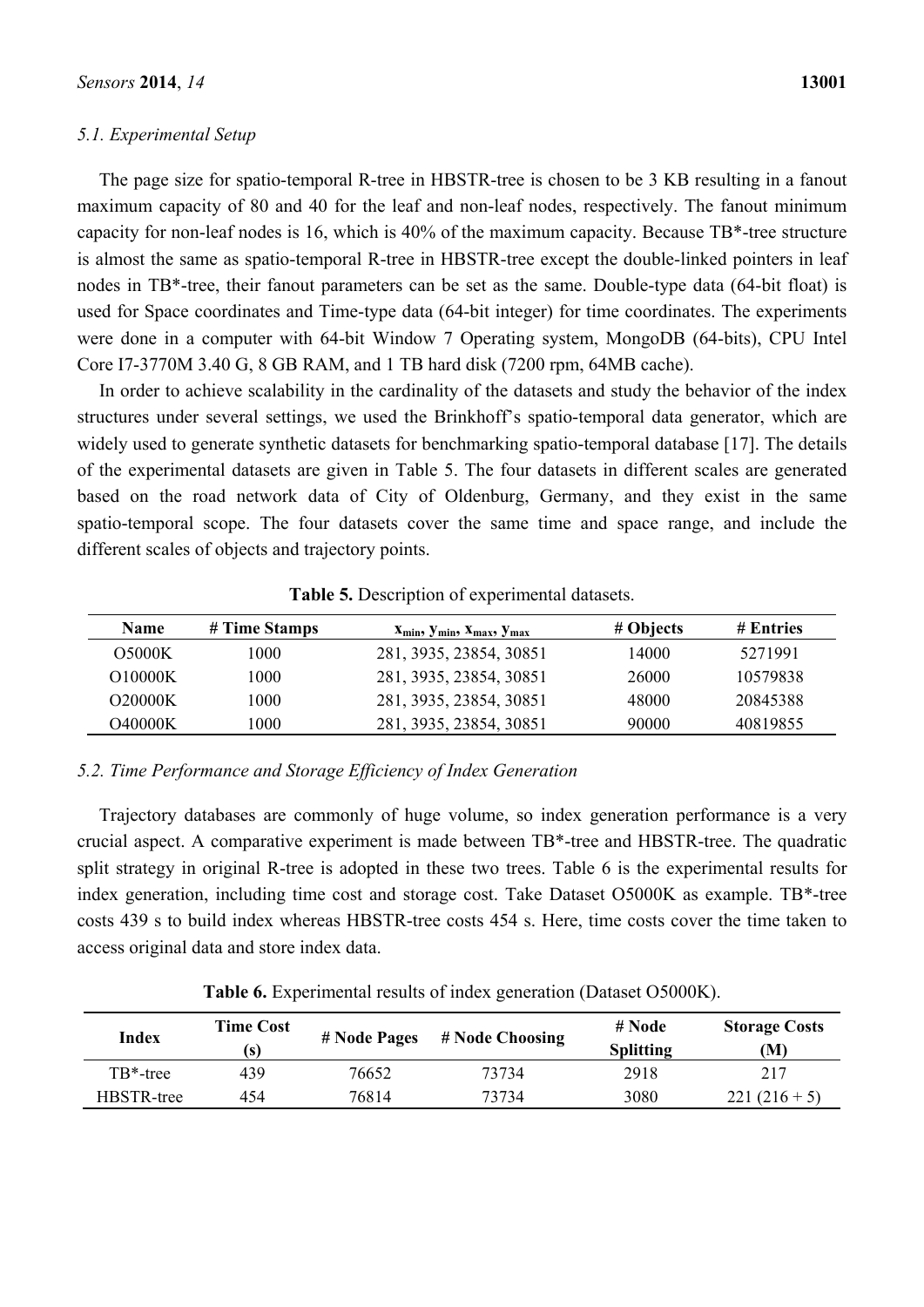Assuming that *N* is the number of entries (trajectory points) and *M* is the fanout maximum capacity of leaf nodes, time complexity of both TB\*-tree and HBSTR-tree generation is *O(N/M)* if the insertion operation is considered as an atomic operation. R-tree insertion operation is time-costing which includes node-choosing and node-splitting. The node-choosing operation in HBSTR-tree is a little more complex than TB<sup>\*</sup>-tree, and their time complexities are  $O(log_M N)$ . Except for spatio-temporal interval criterion, their node-splitting procedures are identical to the original R-tree, so the time complexity is  $O(L^2)$  (assuming that *L* is the fanout maximum capacity of non-leaf nodes). The number of node-choosing and node-splitting in the process of building HBSTR-tree is a little greater than TB\*-tree, so the time cost of HBSTR-tree is higher. Interestingly, the number of node-choosing operations is equal to the number of leaf nodes, and the number of node-splitting operations is equal to the number of non-leaf nodes.

An often neglected aspect in benchmarking access methods is data size of index structures. HBSTR-tree has one in-memory sub-index (Hash) and two in-disk sub-indexes (R-tree and B\*-tree), so its storage cost is the sum of R-tree and B\*-tree. For Dataset O5000K, the data size of TB\*-tree is 217 MB, whereas that of HBSTR-tree is 221 MB where the sizes of two sub-indexes are 216 MB and 5 MB, respectively. Because the fanout minimum capacity in non-leaf nodes is 16, the majority of those nodes in R-tree, over 94%, are leaf nodes. Most leaf-node pages in HBSTR-tree can be fully utilized because of the HBSTR-tree mechanism. In HBSTR-tree, the compound B\*-tree only indexes leaf nodes of R-tree, and the index key is OID/timestamp of leaf nodes, so its storage cost is subtle as opposed to R-tree. For trajectory preservation, the B\*-tree keeps the double-linked list among leaf nodes, which need extra space. As opposed to the original dataset whose size is 675 MB, both the TB\*-tree and HBSTR-tree are compressed greatly.

#### *5.3. Spatio-Temporal Range Query Process*

The most common operation in trajectory database is to search for trajectory points in spatio-temporal ranges. This section presents performance comparisons and analyses about range queries between TB\*-tree and HBSTR-tree. We use the following set of three range queries (Q1–Q3): three sets of 100 random query windows with 1%, 2% and 4% of every axial range of the valid space, respectively, over the synthetic data increasing the number of trajectory points and moving objects (O5000K–O40000K datasets).

The average of 100 window queries is considered as the test result. The experimental results of range queries in different scales are illustrated in Figure 3. Obviously, HBSTR-tree has superior range query performance over its competitor regarding the queries with sizes of  $1\%(Q1)$ ,  $2\%(Q2)$  and  $4\%$ (Q3) of every valid axial range. TB\*-tree and HBSTR-tree have the same set of leaf nodes, and the leaf nodes in both trees hit by range query are identical too. When the query range is greater, the leaf nodes will be more easily hit and cover greater percentage of the total accessed nodes. Meanwhile, leaf nodes are far more than non-leaf nodes. As a result, when the query range becomes greater, the absolute difference in the number of accessed nodes will still increase but the relative difference will decrease.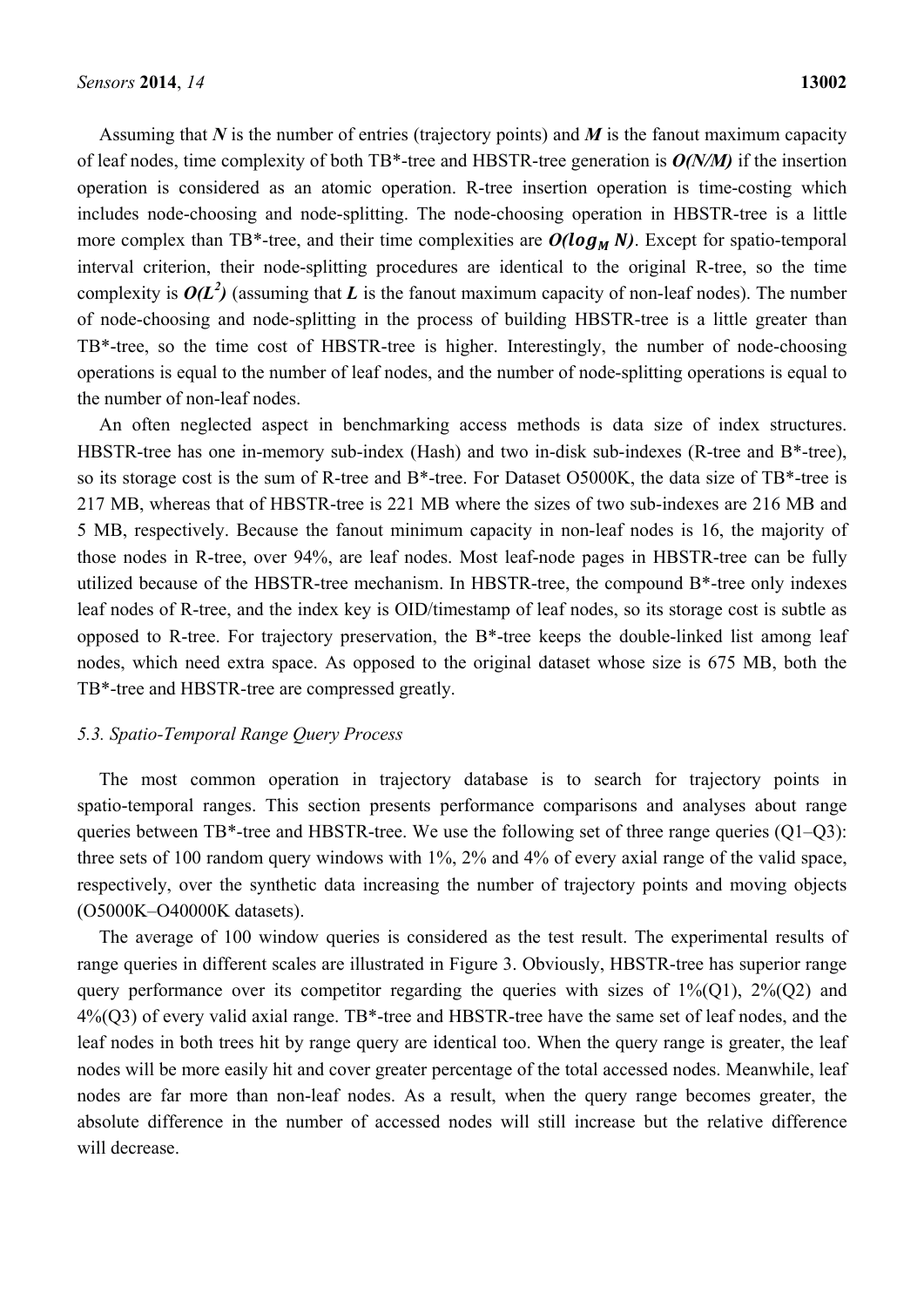

**Figure 3.** Spatio-temporal range queries (**left**) Q1(1%); (**middle**) Q2(2%); (**right**) Q3(4%).

#### *5.4. Trajectory Query for Targeted Object*

The most common operation is to find trajectories of targeted objects in a period of time. One hundred moving objects are randomly selected from the four datasets, and then 10% of their life cycle is randomly selected as the query conditions in our experiments about trajectory query. Table 7 illustrates the experimental results over those four datasets. The average of node accesses in these 100 trajectory query operations is summed up.

| <b>Index Type</b> |          | <b>Node Accesses</b> |                |                |
|-------------------|----------|----------------------|----------------|----------------|
|                   | O5000K   | O10000K              | <b>O20000K</b> | <b>O40000K</b> |
| TB*-tree          |          | 77                   | 122            | 178            |
| <b>HBSTR-tree</b> | $5(2+3)$ | $5(2+3)$             | $5(2+3)$       | $5(2+3)$       |

**Table 7.** Node accesses in trajectory queries.

In HBSTR-tree, B\*-tree sub-tree directly locates the first leaf node which satisfies query condition, then scan backwards and output the required leaf nodes one by one, so that redundant node accesses are avoided. On the contrary, TB\*-tree searches the tree structure from the root node. After the first targeted leaf node is hit, the double-linked list between leaf nodes will be used to find the satisfying leaf nodes. Obviously, this search procedure is not stable and sometimes may traverse the whole tree. Since 10% of consecutive trajectory points of an object exist in one or two leaf nodes, the HBSTR-tree only needs to access one or two leaf nodes. In addition to this, B\*-tree sub-index need be accessed. The node access of B<sup>\*</sup>-tree should be also concerned in evaluating trajectory queries. If the maximum number of keys in a B\*-tree node is 100, the level number of B\*-tree for O5000K, O10000K, O20000K and O40000K is 3. During a search operation, one node in each level of B\*-tree is accessed.

#### **6. Conclusions**

A trajectory database is usually of a large volume, and the data distribution is skewed in space-time. Meanwhile, real-time response speed and rich semantics are urgently needed for trajectory queries in nowadays' applications. This paper presents a novel trajectory indexing method, which synthesizes the advantages of R-tree, B\*-tree and Hash table. A new spatio-temporal interval criterion and a novel node-choosing algorithm are proposed to improve the spatio-temporal R-tree sub-index. This index has good generation efficiency, and outperforms TB\*-tree in several aspects, such as range query and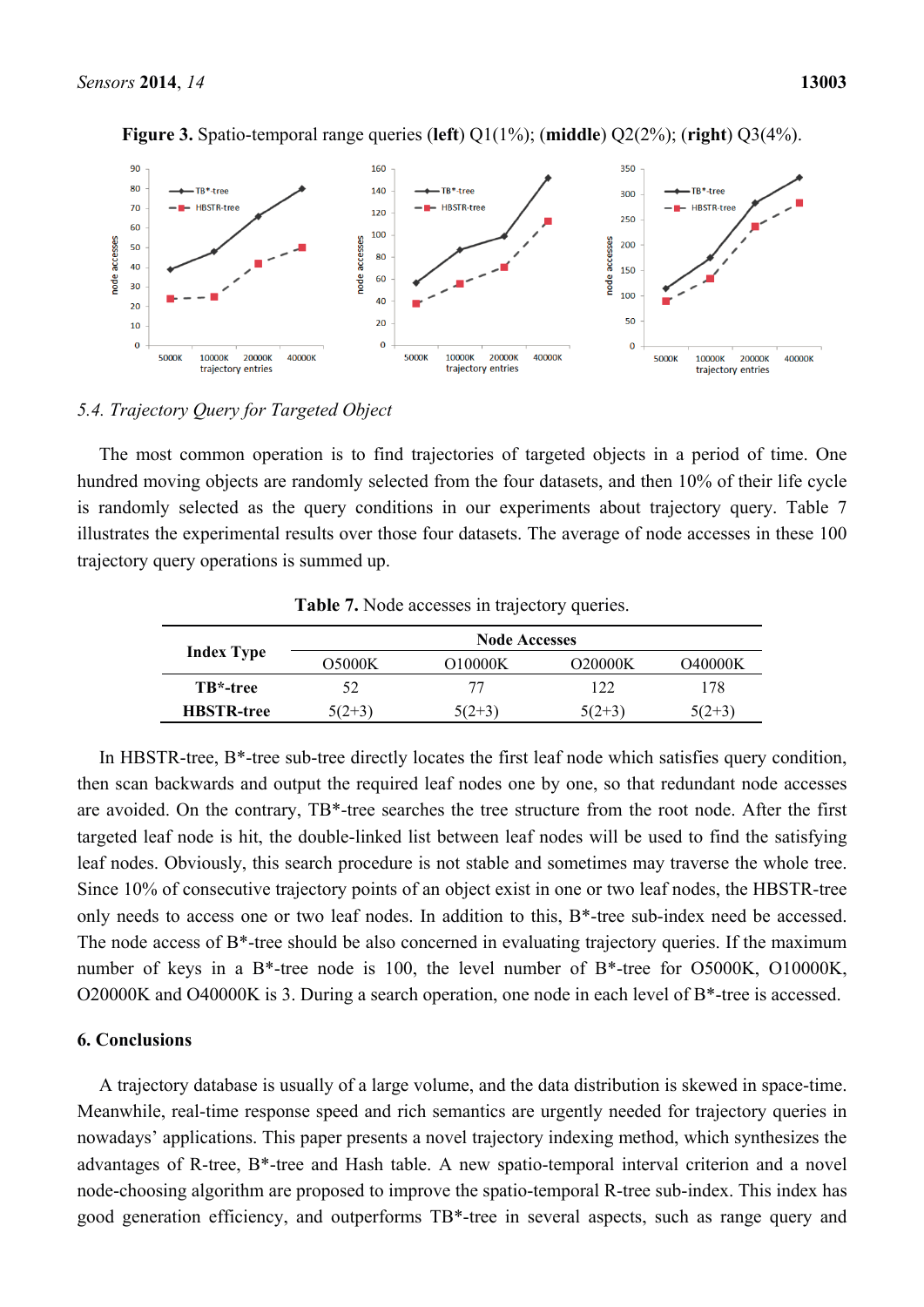targeted trajectory query. Meanwhile, it satisfies real-time update and supports common trajectory query types. Moreover, this paper proposes a practical database scheme based on MongoDB, which belongs to NoSQL DBMS and supports cloud storage.

Large-scale, real-time trajectory data management is a key technique in intelligent transportation systems and social network services. The further work will focus on process simulation and analysis for complex geoscience problems, which benefits urban management and policy decisions.

## **Acknowledgments**

This study has been funded by the National High Technology Research and Development Program of China (863 Program, Project #: 2012AA121401) and the National Natural Science Foundation of China (Grant #: 41261086).

# **Author Contributions**

As the first author, Shengnan Ke writes the first draft of this article and makes the key experiments. Jun Gong is the corresponding author, who contributes to the concept and framework of the spatio-temporal data index. Songnian Li and Qing Zhu contribute a lot to the modification and optimization of this algorithm and index structures. Xintao Liu and Yeting Zhang help design and adjust the experimental schemes.

# **Conflicts of Interest**

The authors declare no conflicts of interest.

## **References**

- 1. Wang, L.; Xu, Q. GPS-free localization algorithm for wireless sensor networks. *Sensors* **2010**, *10*, 5899–5926.
- 2. Van der Spek, S.; van Schaick, J.; de Bois, P.; de Haan, R. Sensing human activity: GPS tracking. *Sensors* **2009**, *9*, 3033–3055.
- 3. Abu-Elkheir, M.; Hayajneh, M.; Ali, N.A. Data management for the internet of things: Design primitives and solution. *Sensors* **2013**, *13*, 15582–15612.
- 4. Parent, C.; Spaccapietra, S.; Renso, C. Semantic trajectories modeling and analysis. *ACM Comput. Surv.* **2013**, *42*, 1–32.
- 5. Goodchild, M.F. Prospects for a space-time GIS. *Annu. Assoc. Am. Geogr.* **2013**, *103*, 1072–1077.
- 6. Pfoser, D.; Jensen, C.; Theodoridis, Y. Novel Approaches to the Indexing of Moving Object Trajectories. In Proceedings of the 26th VLDB Conference, Cairo, Egypt, 10–14 September 2000; pp. 395–406.
- 7. Deng, K.; Xie, K.; Zheng, K.; Zhou, X. Trajectory Indexing and Retrieval. In *Computing with Spatial Trajectories*; Zheng, Y., Zhou, X., Eds.; Springer-Verlag New York Inc.: New York, NY, USA, 2011; pp. 35–60.
- 8. Frentzos, E. Trajectory Data Management in Moving Object Databases. Ph.D. Thesis, University of Piraeus, Piraeus, Greece, 2008.